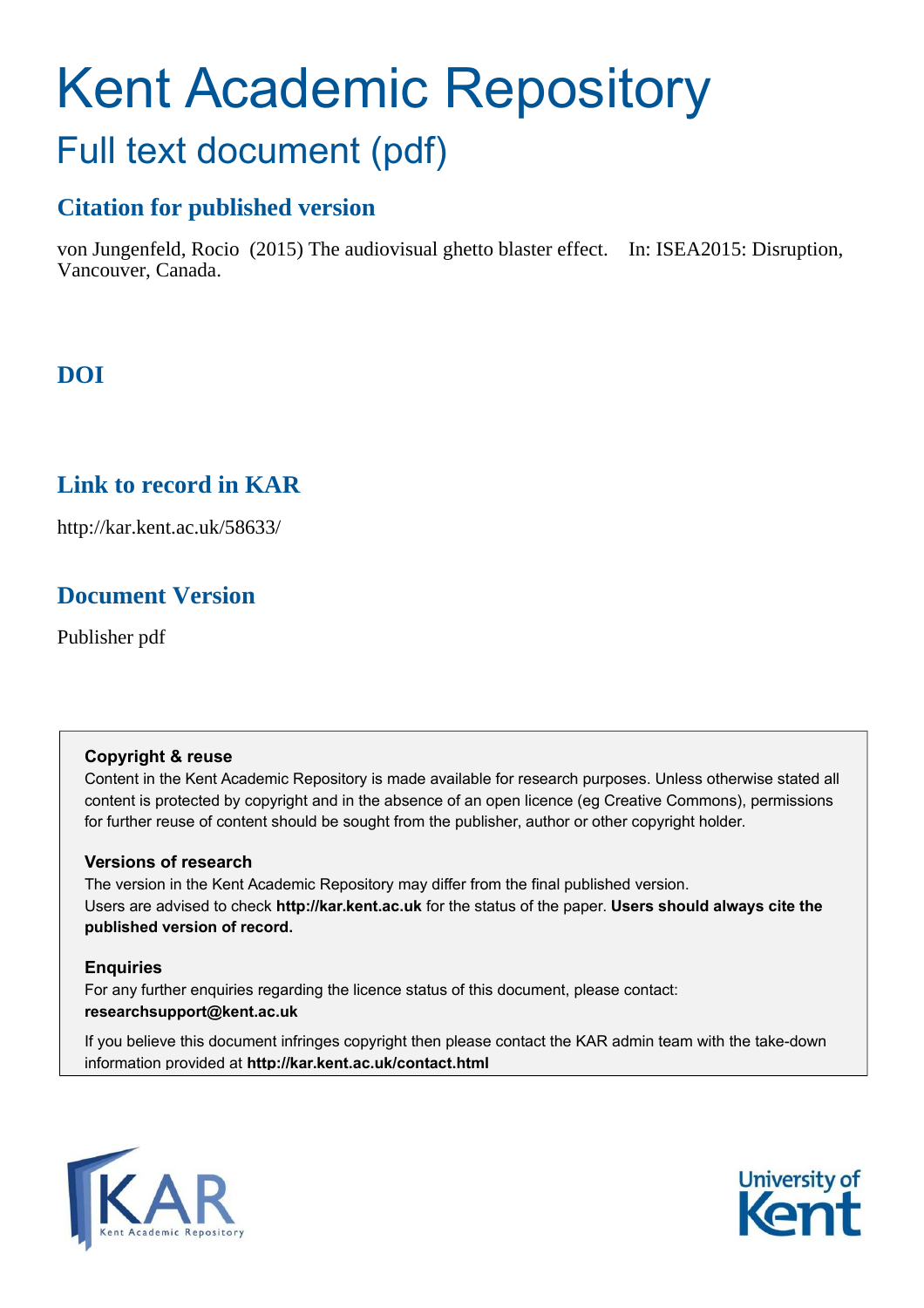

**ISEA2015** Proceedings of the 2 lst International Symposium on Electronic Art

ISSN: 2451-8611 ISBN: 978-1-910172-00-1

# The audiovisual ghetto blaster effect

Rocio von Jungenfeld, University of Edinburgh Edinburgh, UK

rocio.von-jungenfeld [ at ] ed.ac.uk

#### Abstract

In this paper I explore the transition from static to mobile audiovisual media and the implications of this transition in the construction of collective or individualised audiovisual experiences. The focus is on how the transition from static to mobile technologies enables novel audiovisual experiences in the public realm. To explore the transition, I delve into how technological developments reduced the size of the devices that facilitate the display of audiovisual content, and how the size constrains or expands the affordances for interaction with audiovisual media in public space. Although the current trend of reducing the size and improving battery autonomy of portable electronic devices might amplify the isolation from the immediate environment and lessen opportunities to engage with other people in the public realm, I argue that with the incorporation of mini or embedded speakers and portable projectors into portable electronic devices (PED) audiovisual content can be brought back into the public space.

#### Keywords

portable electronic devices, portable projectors, expanding and sharing audiovisuals

## 1. Size dependency, from static to mobile Collective audiovisual experiences and static media

In this section, the focus is placed on the size and weight of the first devices that enabled access to audiovisual content such as cinema projectors, screens, radios, and later televisions and computers. The size and availability of technology influences the interaction of people with its content. It had also an effect on the cultural environment in which people encountered the audiovisual material and the communities that were build around the devices.

If we consider the size of devices as constrains upon their affordances to be moved around and present anywhere, then the bigger, heavier and bulkier the device the more difficult it is to move. Like the foundations of a house (Bachelard 1994, 20), the traditional cinema-theatre is fixed to the screen and projection device, each strategically installed in the room, like the upholstered seats, carpet and speakers. Although the cinematic experience was initially a temporary setting, an event for which projectors would be installed, tested and de-rigged, as Wim Wenders illustrates in Die Gebrder Skladanowsky (Wenders 1995), or as the Brothers Lumiere showed when presenting *The Arrival of a Train at La Ciotat Station* in the Grand Café (Bolter and Grusin 1999, 155). The experience of projected moving images soon became attached to a location, normally inside a building where its fluid content and its rolling film became anchored to the bolts and wheels of the cinema projector and the well-fitted projection screen. The fixity of the cinematic experience was caused by the size and weight of the device required for the projection and the accessibility to electricity supply to power lightbulbs and mechanics of the projector.

In the case of the first radios or televisions, the device may have become the centre of the household in a similar manner the chimney, patio or kitchen were previously. The gathering around a place or object served to share everyday, historical and cultural experiences. Although these rooms were not necessarily public, the activities that took place in them seem to be related to the public realm described by Hannah Arendt in *The Human Condition* (Arendt 1998). Arendt in her extensive account of public and private realms and how these and the relationships that take place in them have changed through time, describes the origins of the term public in association with ancient Greece. The public sphere is where individuals are relieved from the duties of their homes and are able to start dialogues and discussion with their peers (Arendt 1998, 28-37). Martijn de Waal in his article "The Urban Culture of Sentient Cities" (Shepard 2011) dicusses Arendt's ideas of the public sphere and refers to Habermas' account of the activities in 17th Century cafes and the importance of the information provided by newspapers to offer topics of discussions and opening up conversations about the role of media in public spaces.

With the arrival of the first radios in the early nineteen hundred and later with that of the television (TV), the places for gathering shifted towards the AV devices, and the locations these devices occupied. As Arendt elaborates, with the rise of the social and the convergence, and even inversion of the functions of the public and private realms, conversations and public discourse moved indoors before the arrival of AV devices. Devices like the radio were initially restricted in their mobility and probably only present in domestic and professional bourgeois environments. Although initially inaccessible to everybody, furniture-like radio devices may have become a gathering point for people, not all which were necessarily part of the household (neighbours, friends and relatives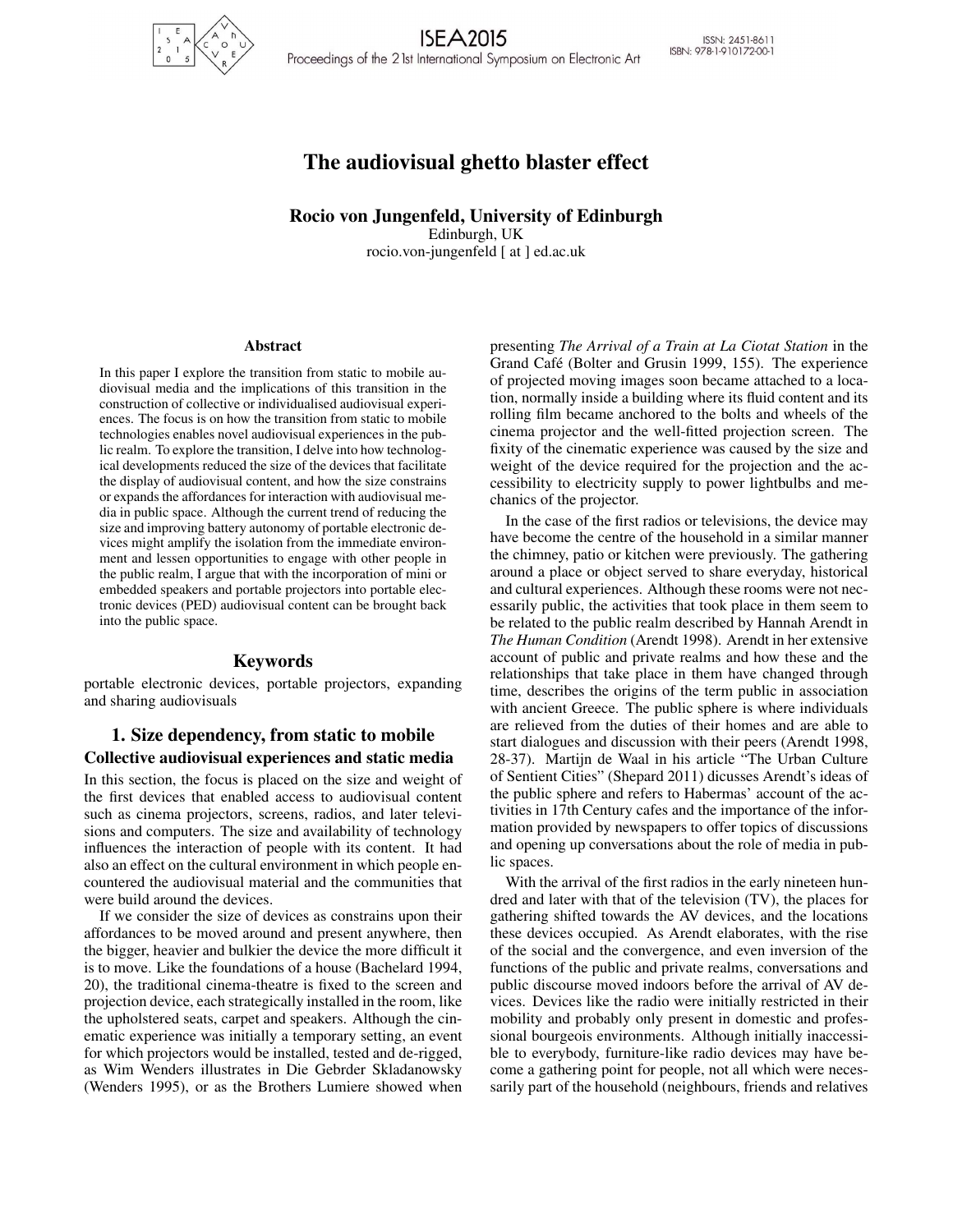were also attracted), who could engage with the broadcasted content together. This notion of radios being hubs of social engagement also applies to devices that offered the possibility of displaying visual content such as TVs. Once the receptors of mediated content are embedded in everyday life and camouflaged as furniture, broadcasted information becomes more readily available, but still limited to broadcasting times and scarce amount of content. The content travelled in the form of waves in the air, and accordingly, existed in motion. In contrast, the first AV devices were static, dependent on electrical power, and were plugged into architectural infrastructure. Devices were constrained to specific locations while information was able to move from one place, that of the broadcasting studio, to a multitude of places simultaneously.

People gathered around these devices eager of new content, but the nascent broadcasting industry was still developing methods to produce compelling audio and visual content. The amount of AV material depended on the ability of the media industry to develop new techniques and gadgets with which to produce AV content. There seems to be a constant: development and innovation accelerates exponentially and correlates with the pursue of mobility and the transition from static to mobile practices. Nicolas Negroponte in *Being Digital* (1995) reflects on the development of technology and media up to the mid nineties, addressing examples such as the development of computers and the rise of the internet. To sustain the claim that innovation has sped up with the advent of electronic and digital technologies he refers back to one innovation in the production of moving images:

*From a historical perspective, the incubation period of a new medium can be quite long. It took many years for people to think of moving a movie camera, versus just letting the actors move in front of it. It took thirty-two years to think of adding sound. Sooner or later, dozens of new ideas emerged to give a totally new vocabulary to film and video* (Negroponte 1995).

The incubation period as Negroponte mentions *can be quite long*. However, the moment it takes place and the technologies and methodologies are accessible to others, emphsooner or later these *others* start building on these innovations. When comparing the content the industry was able to produce back when the camera had a static point of observation with the wealth of content that is produced now, we can see an exponential increase in the amount and variety of content and the routes available to access AV content. The different devices and locations where AV material can be accessed have an impact on the strategies people use to engage with others and the environment. There is no room here to argue for or against technological determinism in relation to the size of and the interactions that AV devices afford. Michael Punt in *Early Cinema and the Technological Imaginery* extensively discusses technological developments of early cinema, and challenges advocates of hard technological determinism for not taking into account the correlations of a 'network of social, economic and technological determinants' (Punt 2000, 101). For our purpose, it is worth noting that it is the interrelationships between individuals, places and devices that are significant in the transformation of AV content from static to

mobile. In this respect, the devices shape the interaction to the same extend that people shape the devices to suit certain needs ands requirements.

#### Personalised AV experiences and mobile media

In this section section, the key is the reduction in the size of devices that enabled access to and production of AV content. When the devices for displaying and producing audiovisual content became smaller, and to somehow portable, they moved out from their static locations and people started to move around carrying them to the beach, park, boat. The leap from analogue to digital technology, is what ultimately made the reduction of the size of the devices possible.

Although the focus is to enquire into the reduction in size of the devices that enable the display of AV content, it also applied to the devices that recorded this content. Both types of devices are becoming smaller as their electronic circuits and components become smaller every day. To significantly reduce the size of the devices, the analogue mechanics had to become digital. This change, was a slow transition throughout decades rather than a sudden technology leap. It is worth noting that the change from analogue to digital, as Negroponte fleshes out, seems like a leap because of the speed with which digital technology has evolved since its conception. The change started slowly. First the components in radios, televisions and computers -valves, capacitors, resistors and the like- had to be designed and engineered to be smaller, and so furniture-like devices slowly became portable. Only when the size of the electronics shrunk could the devices that produce and displayed AV material shrink as well.



Figure 1: Image by Mikey G Ottawa, CC BY-NC-ND 2.0

Mikey G Ottawa's picture *Figure 1* shows a PED which is still big if compared with later devices such as walkmans or audio players (i.e. iPods). The person carrying the batterypowered Ghetto Blaster is able to move, and is not restricted to the immediacy of a power socket (Ottawa 1987). The fact that the device is not small enough to fit in a pocket or handbag, affords for a collective engagement with technology and the environment. Battery-powered PEDs like the Ghetto Blaster enable people to gather around and engage with the audio content collectively. Whether in motion or in a static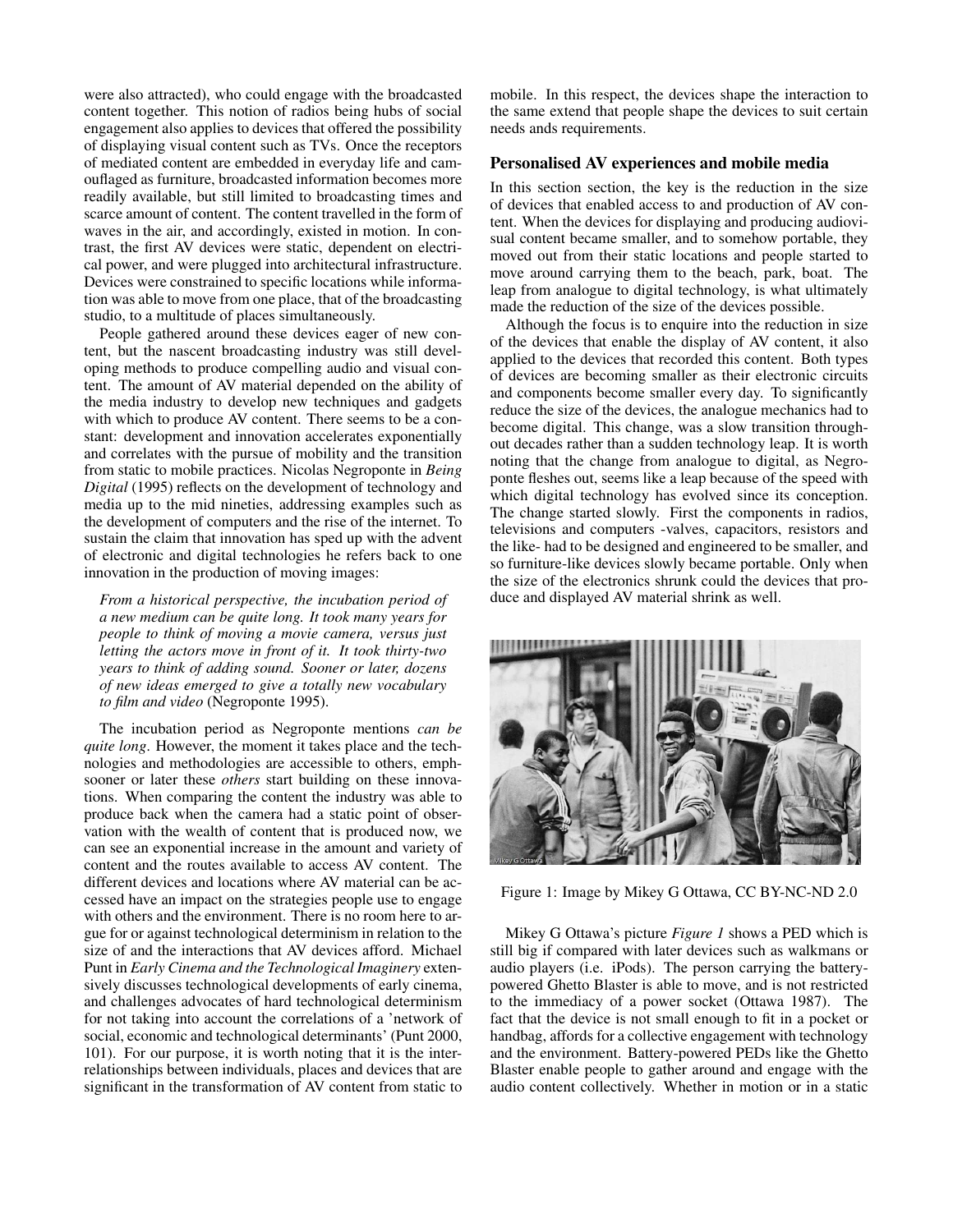location sound permeates the public and private spheres, and although the PED may only be directly accessible to a small group, its content permeates outside this group. Unlike visual content which is directional and concentrated in a specific surface, audio can move into contiguous areas. The content played on the Ghetto Blaster may not suit everyone in its vicinity, but it is blasted outwards into the environment no matter who is around. An indoors analogy could be the Jukebox, a device that due to its size is constrained by its power cable to a location, normally a bar or public establishment. The device plays the content that an individual, or group, selects, pays for and wants to listen. The decision is temporal, but affects all those who happen to be in the establishment. If the selected tune is appropriate, the sound could bring people together, but if not, it could also encounter critics or detractors.

The reduction in size of the television set presents a different engagement than that of the Ghetto Blaster. Portable TVs moved people away from the group with which they would have normally engaged when watching TV. Portable TVs favoured one-to-one experiences with the AV material the facilitated access to. Mauricio Kagel addresses the break from static to mobile AV devices in his experimental black and white film *Antithese* (18:35 min) (Kagel 1962). In the film, the main character is operating, playing and breaking AV devices, tangling himself in a mesh of film and tape strings, shooting and hammering television and radio sets, coming in an out of the frame. At the beginning of the film we see bulky, heavy furniture-like audio and television devices that he connects, plugs and unplugs. The devices continue taking part in the scene for a while, then a portable radio appears and later even a portable television which the character takes out of a bag full of film and tape stripes. Before taking the television out of the bag, he grabs a sandwich from inside the bag (12:45 min) and starts eating it. Then, he puts the sandwich in his pocket and takes the television out of the bag (13:20 min), places it on the floor, lays down and finishes his sandwich. Then, takes the television and starts rolling on the floor while holding it, in a sort of dance, staring at the screen and its images, tangling himself in a mass of film and tape until he puts the television back into the leather bag (14: 25 min).

A portable wireless TV of the late 70s was, according to the Museum of Technology, a treasured device that costed in weight more than Silver. In the Museum of Technology website, Tim Vanns from Watford commented in 2010 that the Sinclair Microvison TV1B (see *Figure 2*):

*. . . certainly came into its own when I went camping. If you held it about the same distance away from your eyes as you would if reading a book, the picture was superb. It was powered by AA batteries that gave you about 12 hours of viewing.* (Tim Vanns)

From the shape and design of the device but also from Vanns' comments we could infer that the device was used as if it were a book, as a media to engage with on an individual basis. This is baffling, specially if we consider camping to be a group activity in which people gather around a fireplace and cook together. Still it makes sense that someone would prefer to look at a moving picture when inside a dark tent, because reading would be difficult due to the bad lighting condition that torches offer. Assuming that this is the specific case in which this person used the TV1B device, we could extrapolate that a new trend emerged towards the 80s. People started to engaged with PEDs in an individualised rather than collective manner.



Figure 2: Sinclair Microvision TV Model TV1B, 1978, 4 x 6 x 1.5 inch. Image credit (http://freakism.tumblr.com/ )

A different way of bringing AV content outdoors aside from the miniaturisation of devices, can be found in drivein cinemas (1930s onwards) and more recently, as Richard Coyne mentions in *The Tuning of Place* (2010), in urban screens dedicated to "showing Sky or CNN broadcasts" in the middle of contemporary urban environments (Coyne 2010, 219). Although Coyne refers to these screens in relation to how they borrowed the use of frames and the externalisation of sound from cinematic practices, it seems relevant to discuss their potential to engage people. If compared with drive-in cinemas, urban LED screens do hardly ever function as places for gathering and social interaction. Drive-in cinemas only run at night and have specific film programmes –normally B films– which serves as an pretext for people to gather and engage with others (i.e. friends, family, partners) (Reid 2008). On the contrary, outdoor urban screens run their programmes uninterruptedly while people move around and mostly ignore them. Urban screens only become useful as a gathering places when international events such as World Cups and Olympics are broadcasted live. Often, these screens occupy a place in which people are not interested in exercising their public lives. The reason behind might be that although the content is constantly changing with the latest news, it is not dynamic, it always shows the news and cannot be tuned to suit the AV interests or need of people in the surrounding area. If people were able to use the screen for a specific purpose, even if only temporarily, and the screens were potentially used to showcase the content or online applications that people can select via smartphones (i.e youtube, iplayer), then they could become relevant and play a meaningful social role.

Back in 1980, artists Kit Galloway and Sherrie Rabinowitz proposed a different type of engagement with AV dis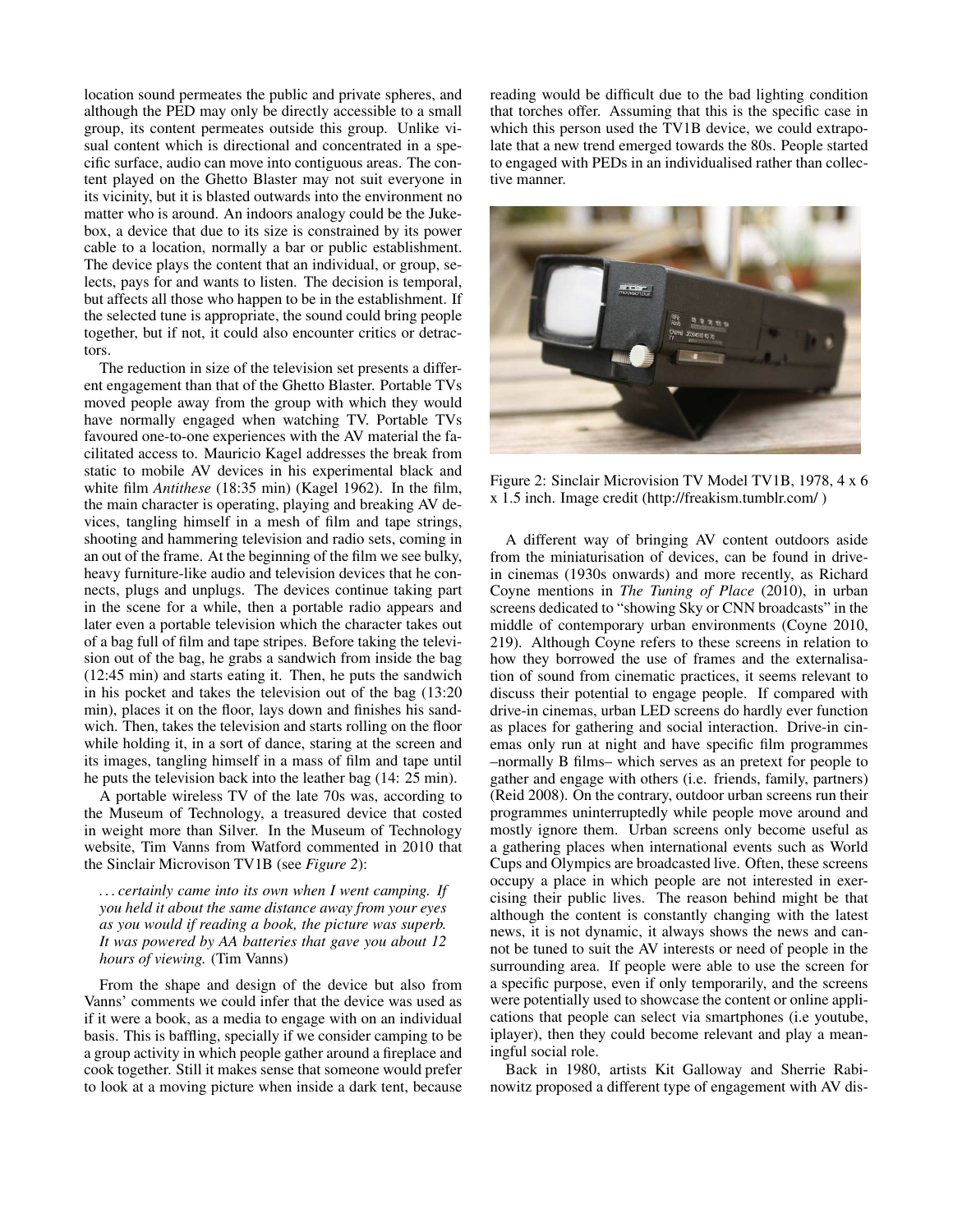play technologies than that offered by personal computers and outdoor urban screen such as advertising screens (i.e. New York's Times Square). They were interested in getting passers-by to participate in the first outdoor telepresence project, a collective teleconference event in which people from two cities (L.A. and N.Y.) were connected via satellite. People could hear and see each other across the continent, thus interact with people thousands of miles away. *Hole in Space* was not meant for a particular group, it was open to all those who happened to be there. Some people came to the projection-streaming place alone, some with a group. Their purpose could be peeking or performing and interacting with people on the other side. Some wanted to communicate and see relatives that lived at the side of the country, and so placed themselves in from of the screen. Either as an observer or a participant, people made this telepresence project possible collectively. Individual conversations were broadcasted publicly and were readily available for anyone to participate in. The two places where the screens were installed became a site for social interaction, dialogue and exchange, a genuine public place.

The communication flew between the two coastal cities for a week. This taster probably left a large number of people waiting for the technology to be available to use at home and other convenient locations. For this technology to become available, a few decades had to pass. Only when personal computers became more common, in particular PEDs (e.g. laptops, digital tablets, smart phones), and Internet connections more reliable could telepresence really become widely available. From Galloway and Rabinowitz's *Hole in Space* up to the first decade of the 21st Century, telepresence has slowly ceased to be a collective activity and has become part of personalised technologies. The audiovisual blaster effect of *Hole in Space*, drive-in cinemas and movie theatres, furniture-type television and radio set, and the Ghetto Blaster, have become silent in the pockets of people, who engage with AV content through small PEDs screens and headphones.

## From individual to participatory audiovisuals Individual places moving towards collective

When individuals turn their backs to those present in their immediacy and engage with AV content through ever smaller individualised PEDs (e.g. smart-phones), the environments in which they are and move cease, to some extend, to be public. The person is physically present in public, but does not take part or seems not interested in engaging and sharing AV content with others. The content is experienced individually without the need for engaging with others. In this context, people become accustomed to be isolated, and to plug their earphones and concentrate on PED screens.

The transition from collective to individual audio and audiovisual experiences has been gradual: slowly devices have become smaller and their capabilities to play and record AV material greater. In the 80s, with the progressive declivity of the Ghetto Blaster in favour of the 1979 Sony Walkman, shared aural experiences were left aside and transformed into individual aural experiences. Paul du Gay in *Doing Cultural Studies: The Story of the Sony Walkman* discusses the impact

of the walkman on culture and people's personalised experiences of sound (du Gay 1997). With the walkman, the person walks hands free with the device strapped to a belt, or stuck in a pocket or handbag. Its headphones cancel external noises and sound cues, so the person is deafened towards others in the surroundings. A chosen alienation where the person prescinds from the aural information of the surrounding environment and takes distance from others. Images from the Sony Walkman advertising campaign show people listening to walkmans in the company of others (du Gay 1997, 38) which seems strange because with headphones on and a cassette playing, no mater how low the volume, the content played by the device hinders the communication between people.

When asking for directions, we are more likely to address passers-by who walk without earphones or headphones, who are not looking at PED screens or conversing with their mobile phones, because these people seem to be out of reach. People using PEDs in public, tend to be in and move in a hybrid environment, where external sounds and surrounding people are not totally excluded, but fade into the background. In the *Tuning of Place*, Coyne elaborates on the idea that through ubiquitous computing and PEDs people are able to synchronise with different spatio-temporal realities (on-, offline environments) simultaneously. These two coexisting realities blend in everyday life, because digital content and environments are readily available on PEDs at any time. AV content is accessible from online platforms and hard-drives, is produced by broadcasting companies and friends, peers, colleagues, family, experts, and is abundant and accessible asynchronously. People spend more time in-between physical and digital environments, combine them at their convenience and sometimes loose contact with those around them.



Figure 3: Family watching television, ca. 1958. Image credit to Evert F. Baumgardner, Internet Archive, public domain (Baumgardner 1958)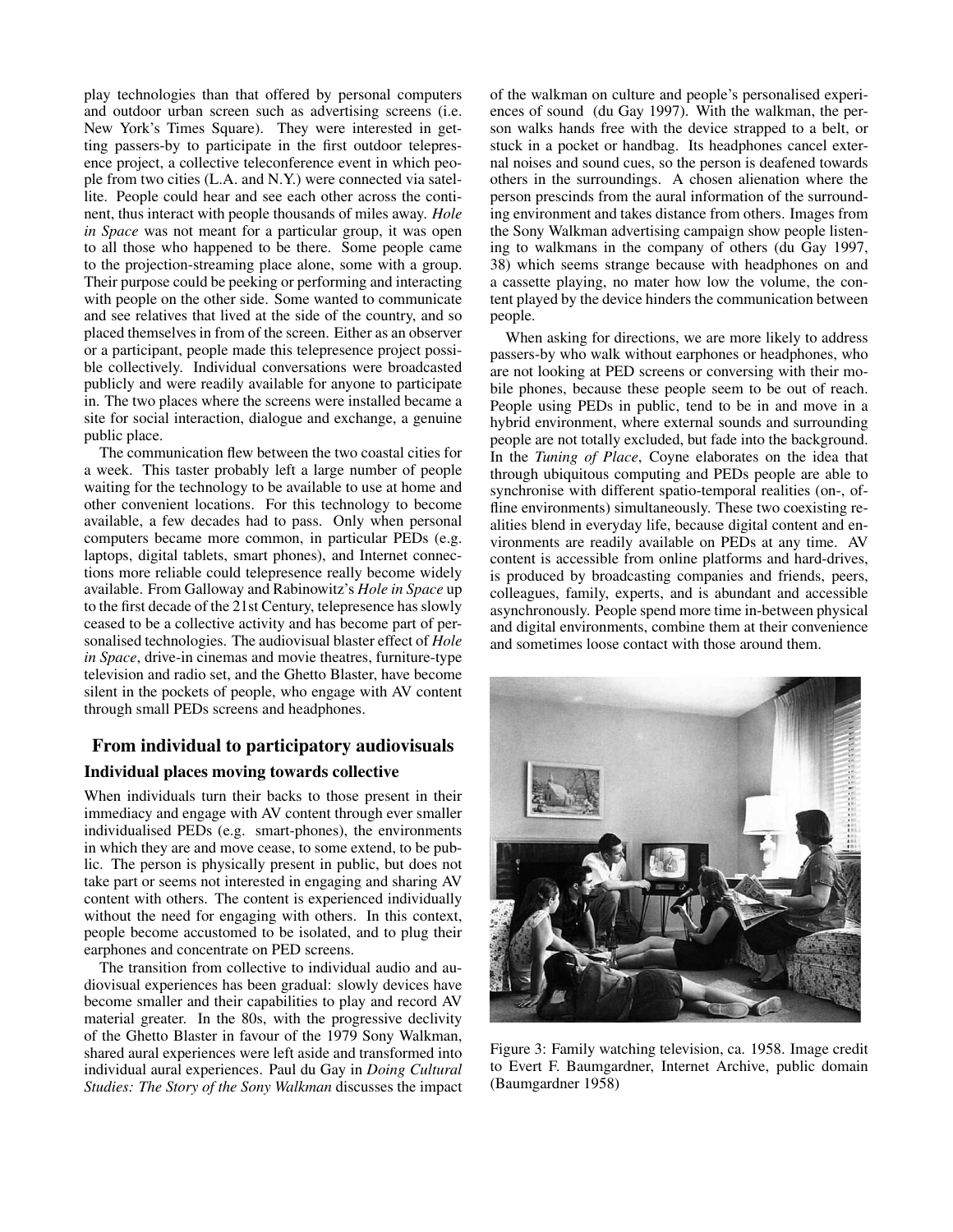Based on Coyne's account of tuning and the idea that most people have PED, the place that people occupy is individually crafted and build around the digital content they create or access. These exclusive tuned experiences put aside the possibility of gathering physically around a device like it was possible with the early television set (see *Figure 3*). However the voluntary isolation that small PEDs draw forth, can be counter fought with initiatives such as Breakout!

Breakout! is a project commissioned by the exhibition *Toward the Sentient City* organised by Mark Shepard in 2011 (Shepard 2011). The project developed around the idea of bringing people together that would normally work in isolation because of cubicle-type office environments, freelancing, working on start-ups, or working from home or cafes. Taking into account the need for being connected to the internet as a prerequisite for working in the 21st Century, Breakout! enabled people to gather to work on their individual tasks in public with a reliable wireless internet connection. So people could interact and help each other. Breakout! started with a website which enabled the coordination of a group of people interested in meeting and working together in a concrete place in the city. Breakout! is a step forward to bringing people physically together and fostering dialogue and collective action in the public realm. In the introduction of the *Sentient City*, Mark Shepard poses the question:

*if the meaning of urban public spaces is as much a product of their spatial and material arrangement as it is of the conditions of their use, what new types of activity can be enabled in these spaces, and toward what ends?* (Shepard 2011, 14)

The question opens up the possibility of using technology in public environments to create new types of social interactions. If PEDs and ICT infrastructures enable digital communication in urban contexts and open the possibility of bringing working environments outdoors, it seems also possible to use the same technologies to enable creatively mediated AV encounters that are not work related. In *Wanderlust* Rebecca Solnit addresses the issue of bringing work into every aspect of everyday life, and the threat that PEDs pose to the activity of walking in public and outdoor environments. For Solnit, walking is a time to think, but PEDs open up the possibility of always being connected and able to access AV content, and in that way load with work the time that needed to move from one place to another (Solnit 2002, 10).

Although Solnit's approach might seem appropriate to desaturate everyday life from the hectic of ICT and the immediate responses PEDs secretly enforce on us, it might be difficult to disentangle personal from working time when most people walk around with and are hardwired to PEDs. A response against labour permeating every aspect of our lives, might be to use these technologies and devices to devise creative ways of engaging with AV content and media, and doing that collectively instead of in isolation. Either in digital or physical environments, the term public that referred to the sphere where dialogue and conversation and the embodiment of the public live were performed in Ancient Greece (Arendt 1998) can be brought back as a place for collective engagement and experiential exchange hub through PEDs like portable projectors and speakers.

#### Audiovisual content embedded back into the group

When people and their PEDs are no longer distinguishable from one another, because the devices are so deeply rooted in the concept of the self that the device turns into an extension of the person and a means of the interactions with others, AV content is no longer fixed to places but can move around in the environment with the person. Then, AV content can be displayed anywhere, blowing up and expanding AV experiences to previously unimaginable places. Reduced size and battery autonomy grant the possibility of broadcasting AV content anywhere. Depending on the display size and the power of in-build sound systems, PEDs may become the focus of attention, the locus where people gather in public.

Coyne draws on Pfeifer and Bongard's *How the Body Shapes the Way We Think* when he uses the term "wearable" in connection with mobile phones, which according to Pfeifer and Bongard "are parasitic... Phones exploit their users by hitching a lift with them!" (Coyne 2010, 135). Drawing on this idea of *hitching a lift* we could go further and say that the relationship between PEDs and people has become so intimate that the distinction between the host and the guest has almost vanished as if we were cyborgs (Turkle 2011). The technology that displays AV content is not hidden away inside the projection room, living room, office or institution anymore. On the contrary, although some devices like wireless receptors and cameras may have become smaller (iPod Nano), invisible (RFID cards) or so small that they are imperceptible (nano implants), PEDs designed to display AV content (laptops, tablets, smart-phones, etc.) are fitted with generous and bright screens, even with projectors (e.g. Galaxy Beam II) and loudspeakers at the front.

Devices for displaying AV content such as the HTC One's BoomSound smart-phone are designed to offer better sharing experiences in public environments. The screen is bright and big enough for a small group of people to engage with and the in-build speakers at the front improve the AV experience by imitating the stereo systems that would normally be set up in DIY home cinemas, where the sound comes from the front –where the moving image is– to avoid the uncanny sensation of acousmatics (Chion 1994). People can share AV content better with bigger displays than with small screens. If we compare the screens of the first mobile phones with the current ones, we note that: when it comes to size, resolution and the data they are able to display, there is an abysm between the two. The technical advances that make possible the display of good quality AV material on PEDs could also be used for more creative purposes than those of mainstream holly- or wolly-wood online cinema or advertising campaigns.

According to the British Film Institute (BFI) *Opening our eyes* 2011 report on how people engage with cinema compared to other leisure activities such as sports or culture, one of the main points is that 23% of the films are viewed online or on mobile devices, and 11% of survey participants reported watching "a film on a mobile device at least" once a month (Alliance and MediaCT 2011). This *watching a film on a mobile device* refers to a wide range of devices which may include tablets, mobile phones, iPods and others, and maybe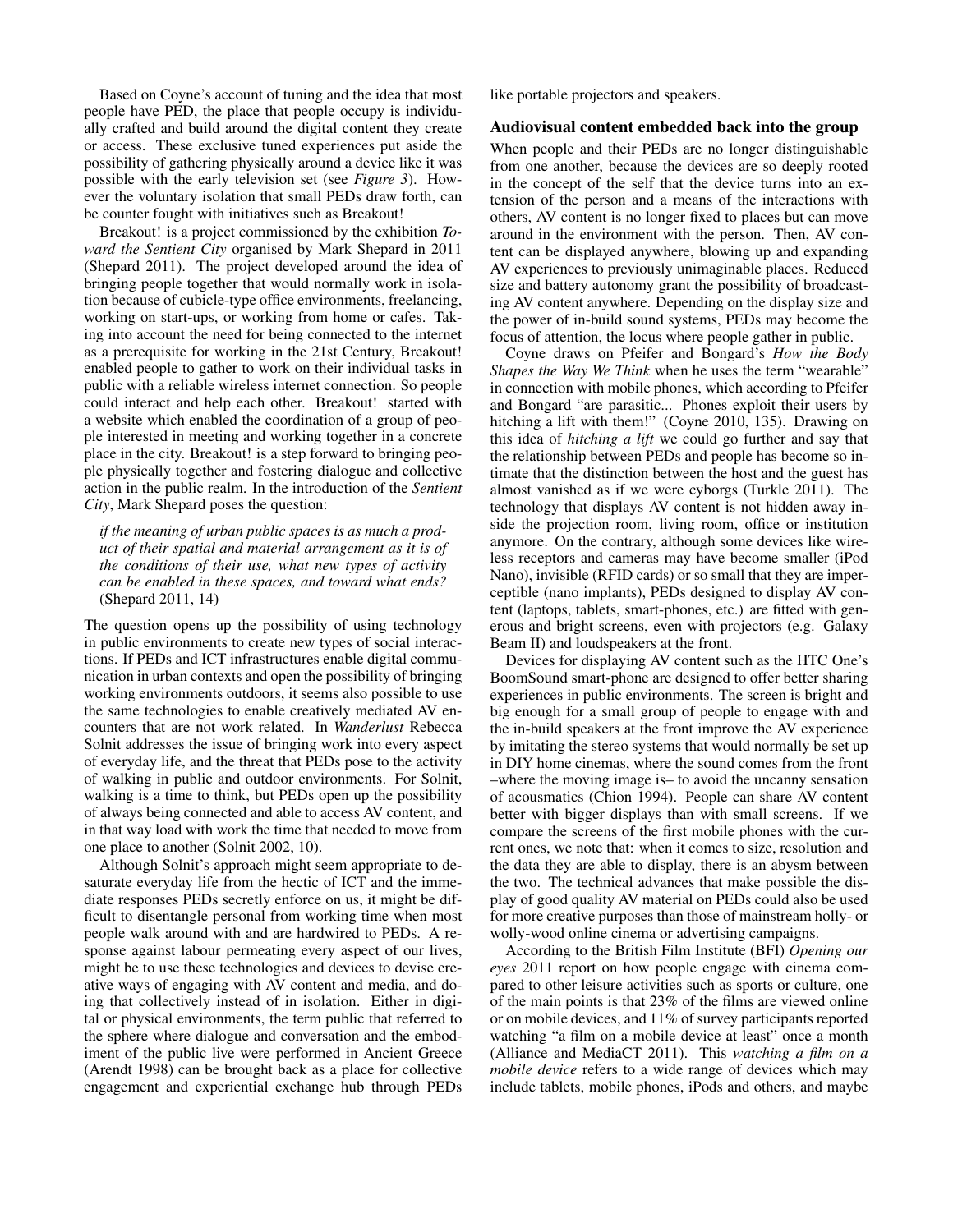even portable projectors. Although portable projectors are not yet fully embedded into smart-phones and tablets like for instance cameras, there is the potential that they may soon be, because they are becoming smaller and more affordable and can be engineered into PEDs and commercialised as an extra feature. With the spread of portable projectors embedded in PEDs, films may no longer be watched on screen, but beamed out into the environment: a wall, a door, a ceiling, a stone, a tree.

In 2005, Finland's company Upstream Engineering, prototyped an light-emitting diode (LED) projection system of match-box size that could potentially be incorporated into PEDs. Using a different technology, Texas Instruments (TI) have been developing nano digital light processing (DLP) technology and showed a mobile-phone prototype at the Consumer Electronics Show (CES) 2007 in Las Vegas (Jan 8-11) and 2007 CTIA Wireless convention in Orlando, Florida (Mar 27-29). Some of the first mobilephones with portable projectors incorporated were shown at CES 2009, where Logic Wireless debuted with the Logic Bolt phone and Samsung with the MBP200 which incorporated DLP technology from TI. Previous to those were the Shenzhen Showork N70, Javes PMP-N70 and Epoq EGP-PP01 mobile phones with portable projectors. The specs for a later TI projection technology of the size of a pencil tip is DLP <sup>R</sup> LightCrafter Display 2010 TI can be found at http://www.ti.com/tool/dlpdlcr2010evm. In 2009, MicroVision applied for the PicoP® patent and the next generation PicoP® Gen2. MicroVision's pico projector uses MEMS control algorithm and the projection device is made of two components: Integrated Photonics Module (IPM) and Electronics Platform Module (EPM). For the projection technology to become even smaller research is also being undertaken to reduce the lens size, as for instance the FLGS3 Series lens developed by Alps Electric.

It is a race, and whoever develops the smallest, brightest, most cost effective solution will win the market share, at least for some months. Despite a number of manufacturers developing such devices, it looks as though Samsung is currently one of the few that is pushing these type of PEDs into the market. After the MBP200 and W9600 models, Samsung launched the Galaxy Beam in 2010 which has now been superseded by Galaxy Beam II launched in China in April 2014. UK mobile providers did not offer the Galaxy Beam, and it is still uncertain whether they will offer Galaxy Beam II. Its market is niche and mainly in Asian-Pacific regions. It is worth noting that in the near future, mobile phones with projector may become available at similar prices than other PEDs. In fact, probably most PEDs will have a projector of some sort. The projection capabilities of mobile phone thus far are not optimal: the resolution is low and the light swings between 15-20 lumens, which is not particularly high. When using PEDs with low luminescence and resolution and projecting onto nearby surfaces (close distance), image quality is fine. However, as expected, the batteries of mobile phones are drained fast when projections are carried out. This is an issue that manufacturers will have to pay special attention to if these devices are to take off in the market. These type of PEDs may soon be in people's pockets, and their projections

may serve as point for gathering, interaction and exchange.

The playful social engagement these portable projectors offer has been considered by companies such as Disney where researchers have investigated their potential to enhance gaming. Disney is aware of the impact these PEDs may have on their activities. On their website, the company says: "market research predicts that as many as 39 million devices with embedded projectors will be on the market by 2014." (DisneyResearch ) Thus, they have been researching how portable projectors and mobile phone technology can be used to design interactive games. PEDs with projection capabilities offer the possibility of engaging with games and animations while projecting the content in the environment, and Disney Research Lab is exploring their potential through projects such as MotionBeam (2011), SidebySide (2011) and HideOut (2013). They are foreseeing the spread of PEDs with portable projectors and investigating how people could used them to augment their environments to play together.

When people use handheld projectors, they externalise AV content contained in their PEDs and expand it into the surroundings, where others can also engage with it. The projection beam turns into an AV blaster that affects the person holding the PED, and those in the vicinity. For the person holding the projector, the PED is an extension of the self. The technology disappears in the action and gesture of projecting, in a similar way the pencil or keyboard disappears in the writer's hand when immersed in the writing process. Hence, handheld projectors become "ready at hand" (Heidegger 1973) when the person no longer thinks about how to use the intricate piece of electronic equipment but uses it as if it were a pencil with which to draw with light. The PED becomes an extension of the body. The projected visuals create a magic lantern event, where performance and communication take place between people. The projection is simultaneously an intimate and a collective activity: the experience of projecting is embedded in the person that projects, while the projection is embodied by all those around it. Although the projected content has no physical reference unlike in the old film reel, the person holding the PED is physically bound to the AV material through direct contact with the source of the beam. The person holding the device can direct the AV information and to some extend touch the textures of the environment, even if only visually, through the light beam.

Just like when going to the cinema, the audiovisual content contributes to develop social engagement. When people gather for a purpose such as experiencing audiovisual material their activity is collective and defined by their presence, their use of portable devices and their motion in space. In the cinema as well as in AV walks, people exchange their views of the AV content and what their experience of the content was. With expanded AV experiences such as AV walks as well as with cinema screenings, people participate and socialise in public environments, share opinions and concerns while walking, or over drink or food. Simply by communicating their emotional experience with each other, even if briefly or only through body language and gesture, the AV event provides a ground for social interaction. There are attempts to bring the audiovisual experience out of the built environment of the cinema theatre. Initiatives such as the drive-in-cinemas